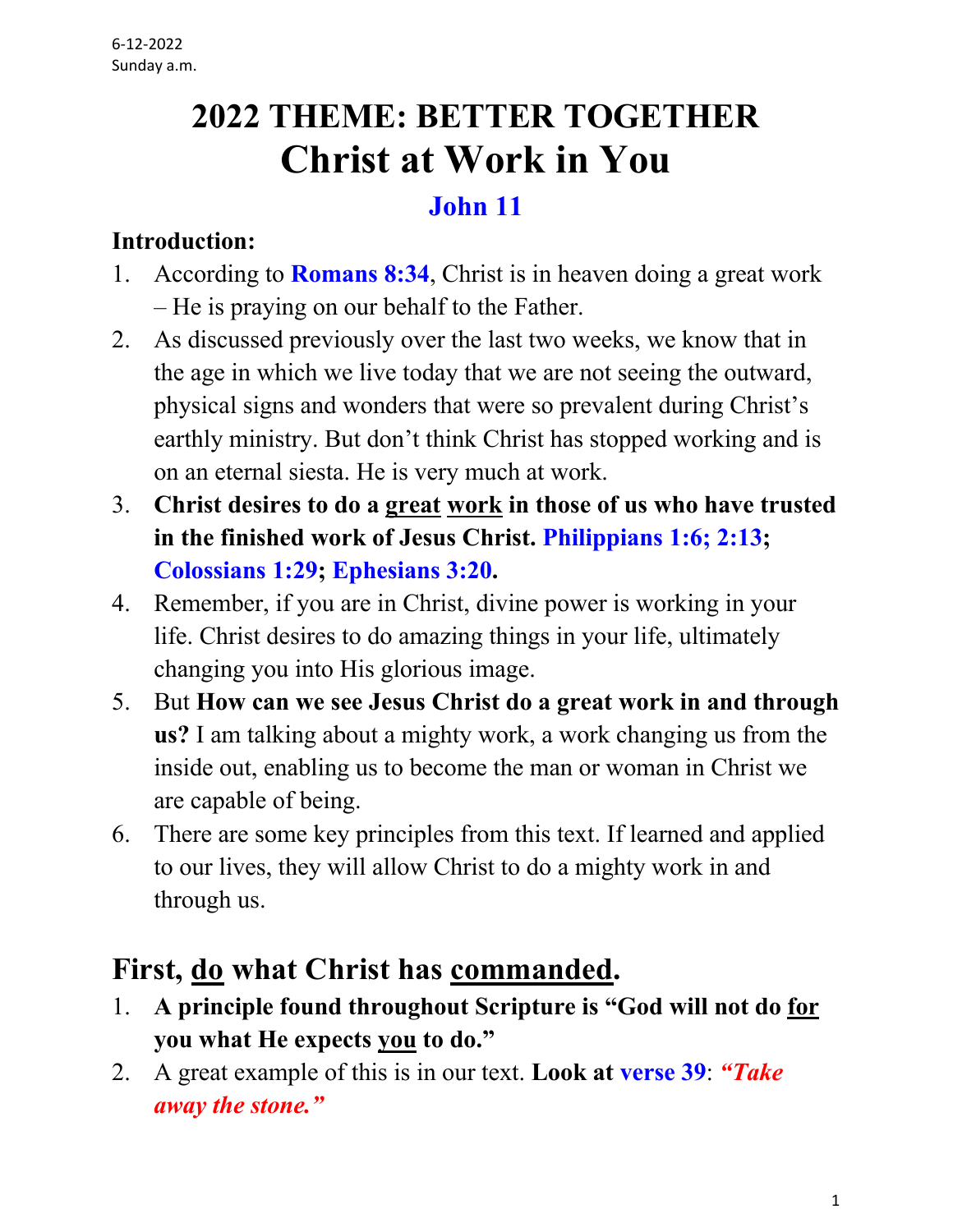- 3. **What is the application here? If you want Christ to do a great work in and through you, you must apply yourself to grow spiritually. 2 Corinthians 3:12-18** *turn to the Lord/veil removed*
- 4. **If you want to see Christ do a great work, you must have a tender heart that desires to do what Christ has commanded. Colossians 1:28-29**.
	- **Colossians 1:28-29 - whom we preach, warning everyone and teaching everyone in all wisdom, so that we may present them perfect in Christ Jesus. 29 In this I labor, striving according to His power, which effectively works in me.**
	- **1 Thessalonians 2:13** … **when you received the Word of God, which you heard from us, you received it not as the word of men, but as it truly is, the Word of God, which effectively works also in you who believe.**

# **First, do what Christ has commanded.**

# **Second, overcome the voice of opposition.**

- 1. Christ desired to do a great work for Lazarus, but right before He did it, He was hit with opposition (**vs. 38-39**). At another time, Christ was laughed to scorn. *Mark 5 – JayEYEruhs' daughter.*
- 2. Whenever God is about to do a great work, you can always expect some sort of opposition. We see this throughout the Bible. It is true concerning God's work on earth today, which is done through the local church, and it is also true in our personal lives.
- 3. **When you begin to get serious about the Lord and the things of God, especially when God is doing some awesome things in your life, the opposition will be stirred up to hinder His working. Nehemiah 2:17-20**

 **2 Corinthians 5:7 - For we walk by faith, not by sight. Hebrews 11:6 - Without faith, it is impossible to please Him…**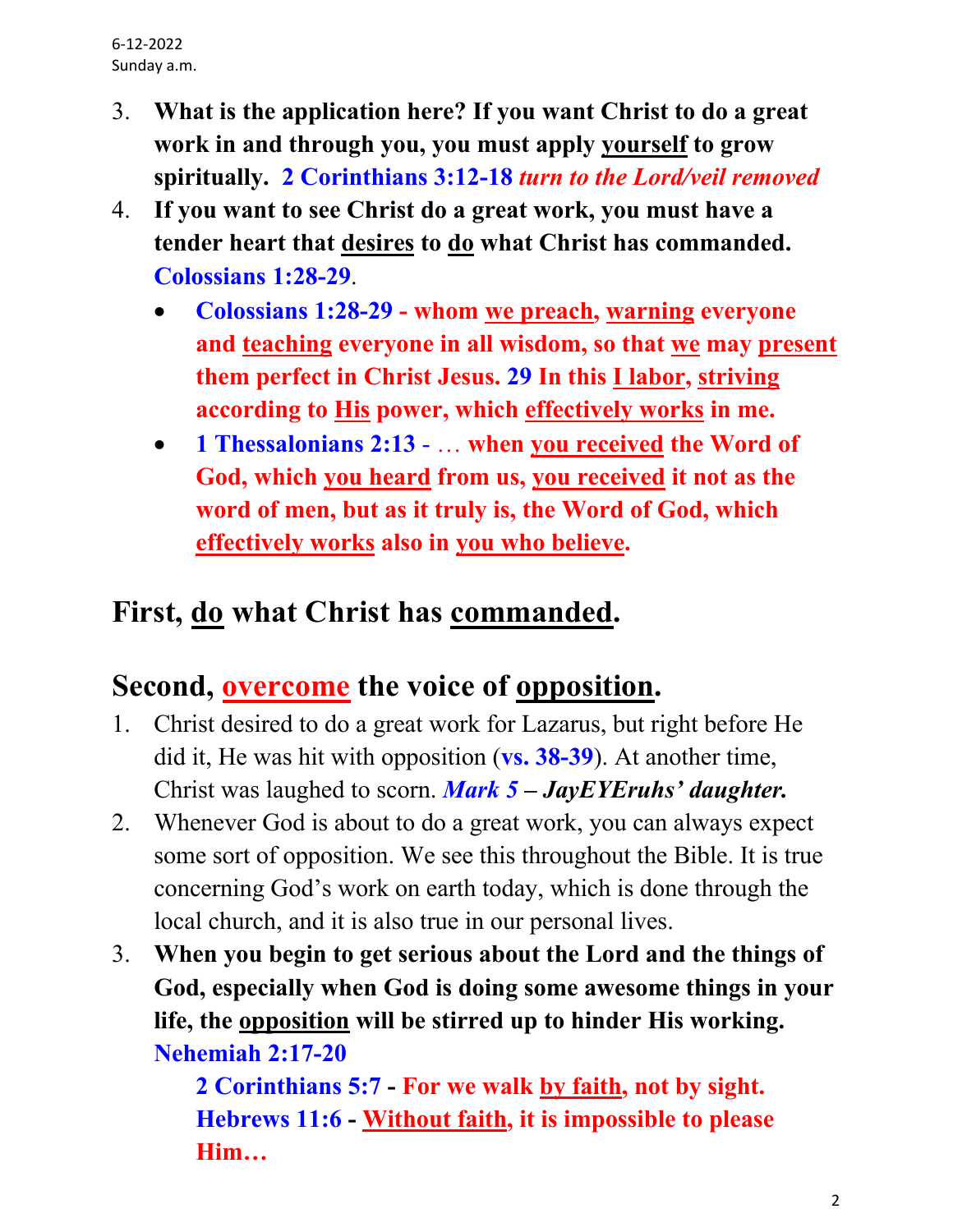4. So if we are going to see Christ do a great work in our lives, we must **do** what Christ has commanded and we must **overcome** the voices of opposition and learn to walk by faith.

# **First, do what Christ has commanded. Second, overcome the voice of opposition.**

#### **Third, fearlessly stand on Christ's promises.**

- 1. Is there anybody in here who can say, **"I have spiritually arrived"? "I've got it all together, and I have perfected every area of my life."** If anybody raises their hand, I hope you are not sitting next to them in case lightning strikes! I don't believe any of us would say it.
- 2. **The truth is, every one of us has areas lacking in our lives (I.E.>humility, contentment, joy, love, patience, holiness, faithfulness, forgiveness, etc.). Romans 4:18-25**

 Maybe we struggle with depression, feelings of inferiority, loneliness, financial stewardship, our relationships, etc. It doesn't matter really the area, we all have them. We, unfortunately, want to categorize people by their area and often see them as inferior or worse than ours. Look, we all need Jesus and we all need to lean and stand on His promises.

3. What did Lazarus lack? He lacked life! He became increasingly sick, resulting in his death. He was dead for four days. **Notice that Jesus Christ prays to the Father in front of everybody (vs. 41- 42) and then cries with a loud voice (vs. 43),** *"Lazarus, come out."* (Christ exercised great boldness. *I think most of us would have whispered it in case Lazarus didn't come out, so as to not be embarrassed.*)

> He didn't do this so that Lazarus would hear him. He could have whispered it, and Lazarus would have still come out of that grave. He did it so that everybody watching and around Him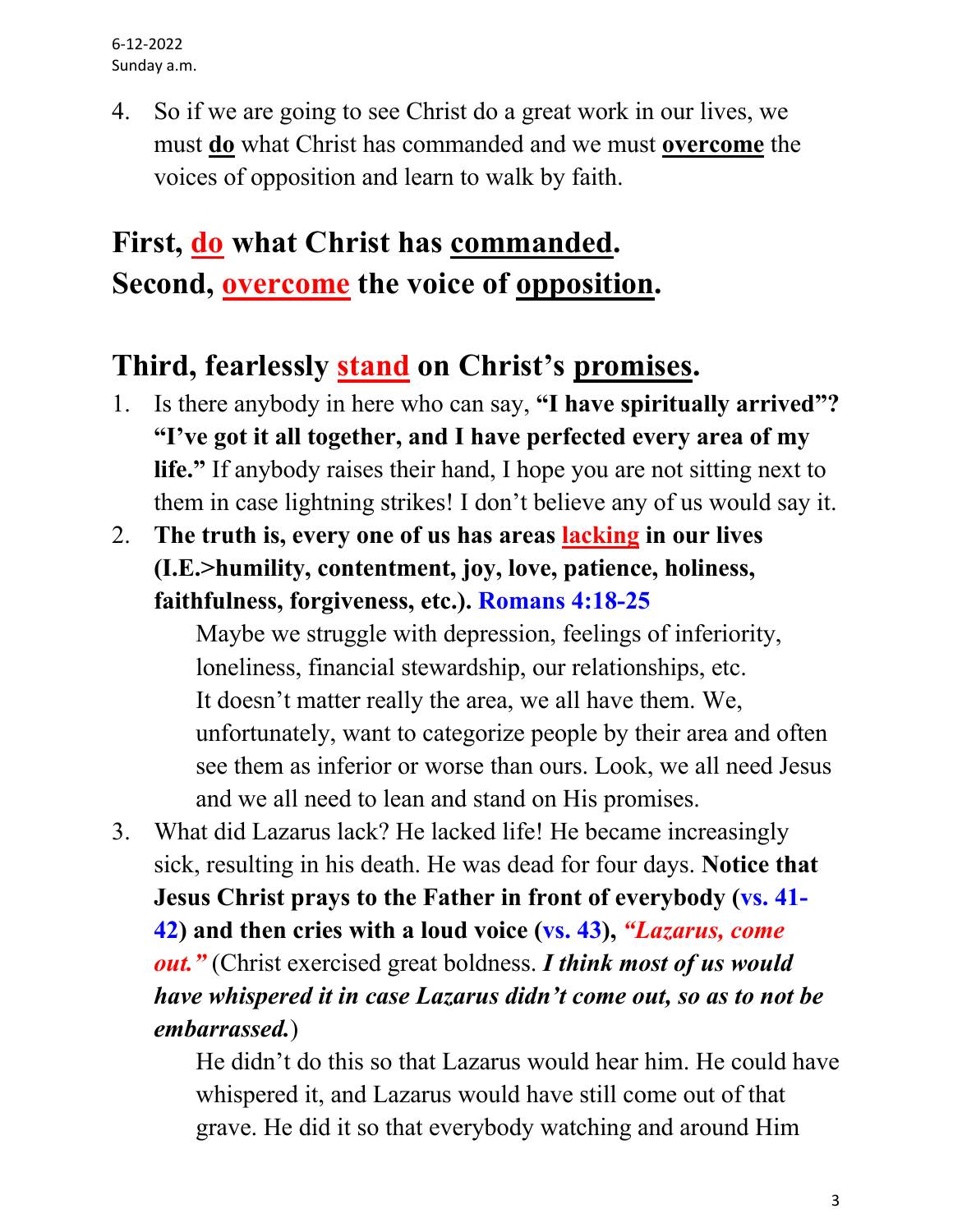would hear and would know that Lazarus came out at precisely the moment when Christ commanded.

- 4. Christ had a promise that the Father would hear Him at all times, and Christ stood fearlessly on that promise even after Lazarus had been dead for four days.
- 5. **Are there areas that are lacking in your life? Join the crowd.** One of the greatest men of faith in the Bible is Abraham. God gave him a great promise – he would be the father of a great nation.

 But when he is introduced in Scripture, isn't it interesting that he is defined by what he **lacked**. He had no child. He isn't brave Abram or faithful Abram, but childless Abram – he was defined by what he lacked.

 **Why? Because God would show Himself great! God calls attention to the need so we won't miss the great display of His divine power at work in and through us.**

 **Let's now look at this together in Romans 4:18-25** of this example in Abraham's life. There is no way to miss this. Although Abraham had a great area of need in his life, he fearlessly stood on God's promises. He wasn't perfect, and certainly had setbacks, but he trusted in God to do a work through him.

6. **God can do a great work in your life, but you must get in God's Word, and study His promises to you as a believer in this time of grace.**

> Paul said, *"For all the promises of God in Him are "Yes," and in Him "Amen," to the glory of God through us."*  **2 Corinthians 1:20**

7. Like Christ, don't be afraid to stand on those promises in prayer, privately, and publicly. Share with others what you are trusting God to do in your life. Get them praying with you.

#### **In Conclusion:**